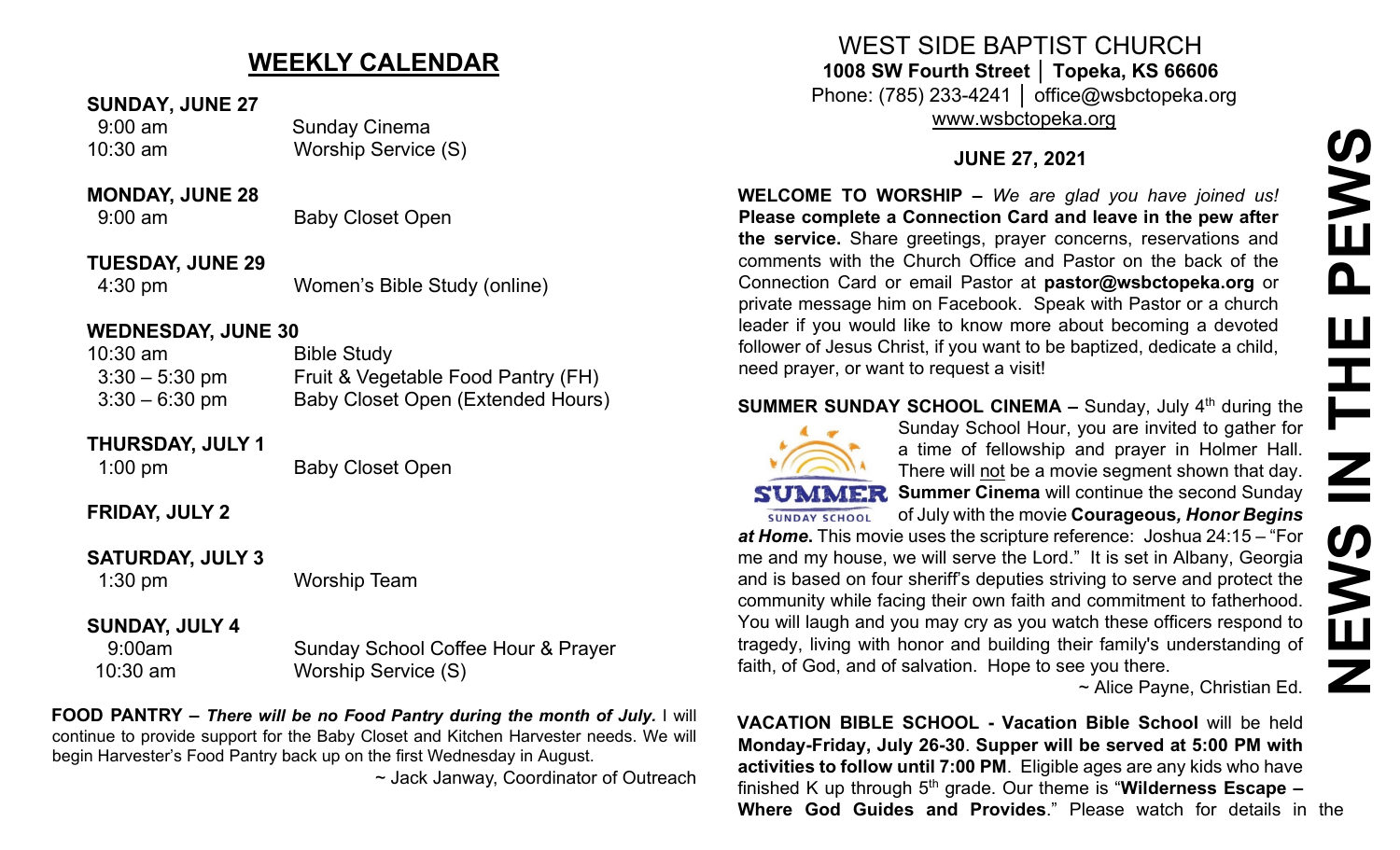upcoming weeks on how you might contribute. Many adult volunteers will be needed to get everything ready and accomplished both prior to and during that week. ~ Rexanne Greuter & Colleen Smith, VBS Co-Leaders

**4th OF JULY HOLIDAY** – The Church Office will be CLOSED on Monday, July 5 in observance of the Independence Day Holiday. The Office will reopen on Tuesday, July  $6<sup>th</sup>$  at 8:00 am.

**BELIEVER'S BAPTISM** – We practice "believer's baptism" which is the immersion of a person in water – regardless of age – who receives Jesus Christ as his or her personal Savior and publicly professes to walk the Jesus way. The Council schedules baptisms on most Sunday mornings throughout the year. If you would like to be baptized, then come to the front during the last song.

**BIBLE STUDY ONLINE** – *There will be no Bible Study during the month of July*. Join us the first week in August to continue our Bible Study **"The Psalm Book of Israel" on Wednesday MORNINGS at 10:30 am in Holmer Hall (face masks, mass limit, and social distancing required) or ZOOM (see email for link and password).** 



**CHURCH SEC. ON VACATION** – Our Church Secretary, Lynda, will be on vacation starting Thursday, July 1 through Tuesday, July 6. The Church Office will be open. Volunteers will answer the phone.

**FOOD PANTRY MILK 2 MY PLATE -** The Milk 2 My Plate is a partnership between Harvesters and Hiland Dairy to put fresh dairy product in agencies. Utilizing grant funds from the ABCCR and Food Pantry grant funds and donations, we will tentatively start our Milk 2 My Plate program during the week of the 19th of July. Our plan is to offer 2 percent milk in conjunction with Baby Closet/Food Pantry hours (Monday 9am - 11am, Wednesday 3:30pm - 6:30pm and Thursday 1pm



- 3pm). Beginning in August, the program will run every 3rd week of the Month. There are no eligibility requirements and no cost to the families. We do need to keep track of the number and makeup of the families using the program for reporting purposes. Our Milk 2 Plate refrigerator is located in Fellowship Hall. If you would like to donate to the program, please see Jack Janway or the Office.

**HOSPITAL & EMERGENCIES –** If you or a loved one is admitted to the hospital for an emergency or for surgery, **the hospital staff and chaplains' office will NOT contact the Church Office or the Pastor**. **You or a family member must call the Church Office at (785) 233-4241 or the Pastor at (785) 224-7234**. Pastor is willing to visit the hospital and pray prior to surgeries.





**THE LORD'S SUPPER –** We celebrate the Lord's Supper (Holy Communion) on the first Sunday of each month and on special occasions. All persons of faith are welcome to partake of the Table of the Lord, regardless of age, race, or church affiliation. We use only non-alcohol grape juice.

*We will return to our traditional way of serving Communion on July 4th.* Communion Servers are needed each month. See Brice Smith for more info.

**MISSION -** Following is a summary of the items we discussed at our Mission Committee meeting after church on Sunday, May 23:

1. We will be collecting the One Great Hour of Sharing offering in June. **West Side has received \$1,628.00 towards the \$1500.00.**  Thank you for giving!



2. Bethel will be resuming their summer youth program in person for June and July with some restrictions. I do not have any

confirmation yet on the resumption of the Friday night services, but my feeling is that if the youth program goes well (and health guidelines allow), Bethel will open more "in person" activities. We have 5th Fridays in July, October, and December. I doubt we will be going down in July, but I think October might be possible. We usually do not go in December. I will continue to monitor the situation.

3. I would like to determine if there is interest in a Fall mission project. I have not contacted any place yet; I would like to see how many are interested first. If there are enough people, we can consider an out-of-state project like Murrow, or something closer to home. We can discuss that later. Please let me know if you are interested in participating in a Fall mission project and if you have a specific project preference. ~ Jim Goodnow